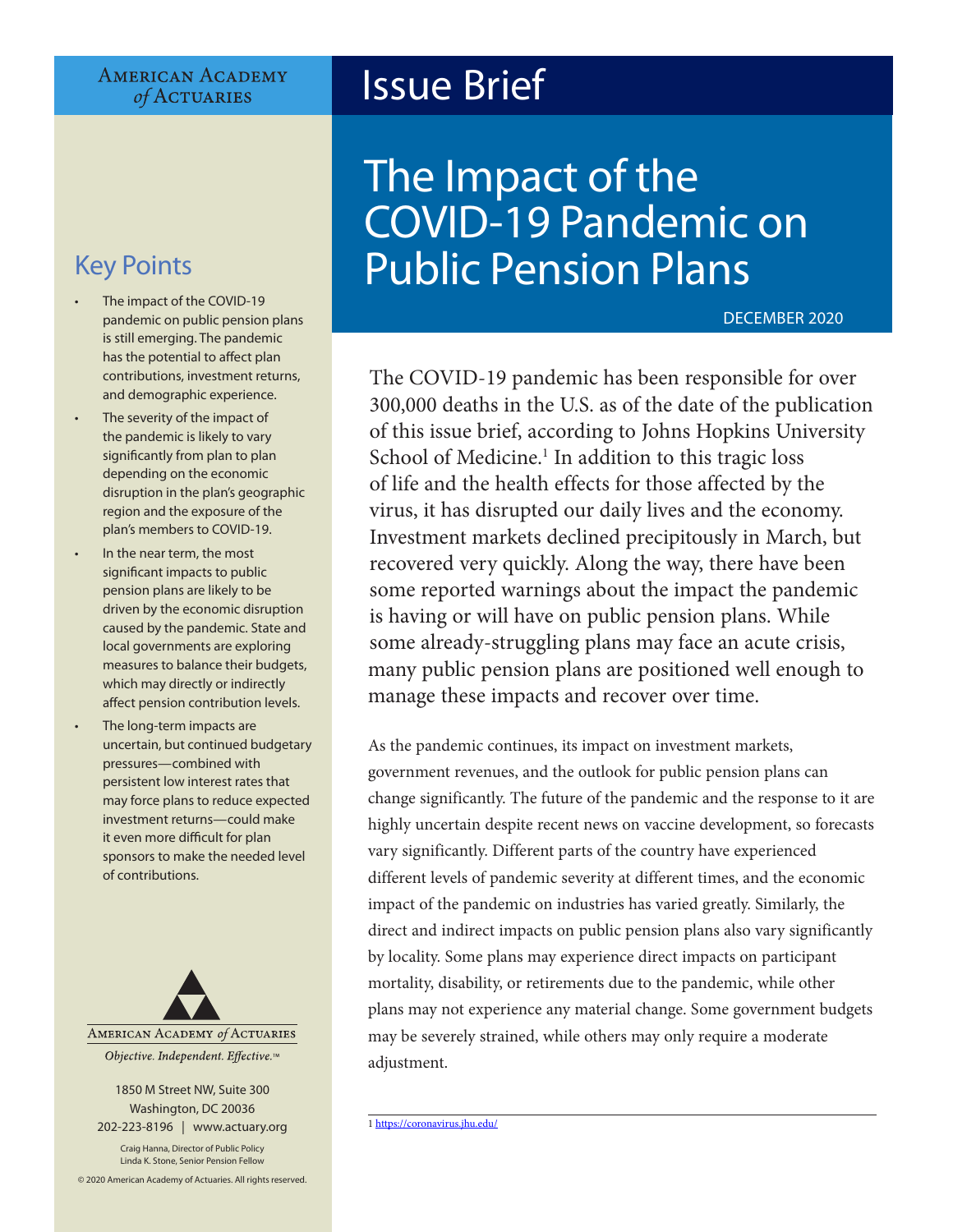Public pension plans also vary in their ability to absorb and recover from different types of shocks. Well-funded plans rely heavily on investment returns while poorly funded plans rely much more heavily on contributions to maintain or improve their financial condition. So far, investment returns have been below expectations, but not significantly. However, the impact the pandemic will have on government budgets and resulting contributions to their pension plans appears to be much more significant than investment returns (although still developing) and currently poses the greater threat, particularly to poorly funded plans. Several governments have already canceled supplemental contributions<sup>2</sup> or scheduled contribution increases that had been intended to shore up the funding of their pension plans.

#### Investment Returns

Most public pension plans are heavily reliant on investment returns, and there has been some speculation on how the severe drop in the capital markets in March might have endangered the solvency of public pension plans. The few public pension plans at risk of insolvency in the near term do not have sufficient assets invested for investment losses to make much difference. An immediate investment loss of 10% would reduce a plan that is 100% funded to 90%, but it only reduces a plan that is 30% funded to 27%. While an investment loss is still painful, the risk of insolvency for these plans primarily depends on the ability of the sponsors to make sufficient contributions, not investment returns. Investment losses are a much more significant issue for mature and well-funded pension plans whose sponsors may not be able to afford the additional contributions needed to make up for the investment loss. This risk, however, plays out over a long period of time, and does not lead to immediate insolvency.

2 [Public Pension Investments Largely Recover After Pandemic-Related Slide](https://www.pewtrusts.org/en/research-and-analysis/articles/2020/08/25/public-pension-investments-largely-recover-after-pandemic-related-slide); Pew Charitable Trusts; Aug. 25, 2020.

**Members of the Public Plans Committee, which authored this issue brief, include Todd Tauzer, MAAA, FSA, CERA, FCA—** *Chairperson***; Andy Blough, MAAA, FSA, FCA, EA—***Vice Chairperson***; Paul Angelo, MAAA, FSA, FCA, EA; David Driscoll, MAAA FSA, FCA, EA; Kenneth Herbold, MAAA, ASA, MSPA, EA, CFA; Judith Kermans, MAAA, FCA, EA; David Lamoureux, MAAA, FSA, FCA; John Monroe, MAAA, ASA, FCA, EA; Brian Murphy, MAAA, FSA, FCA, EA, PhD; Thomas Vicente, MAAA, FSA, FCA, EA; and Elizabeth Wiley, MAAA, FSA, FCA, EA.**

**The committee gratefully acknowledges the contributions of past Chairpersons Sherry Chan, MAAA, FSA, FCA, EA and Bill Hallmark MAAA, ASA, FCA, EA.**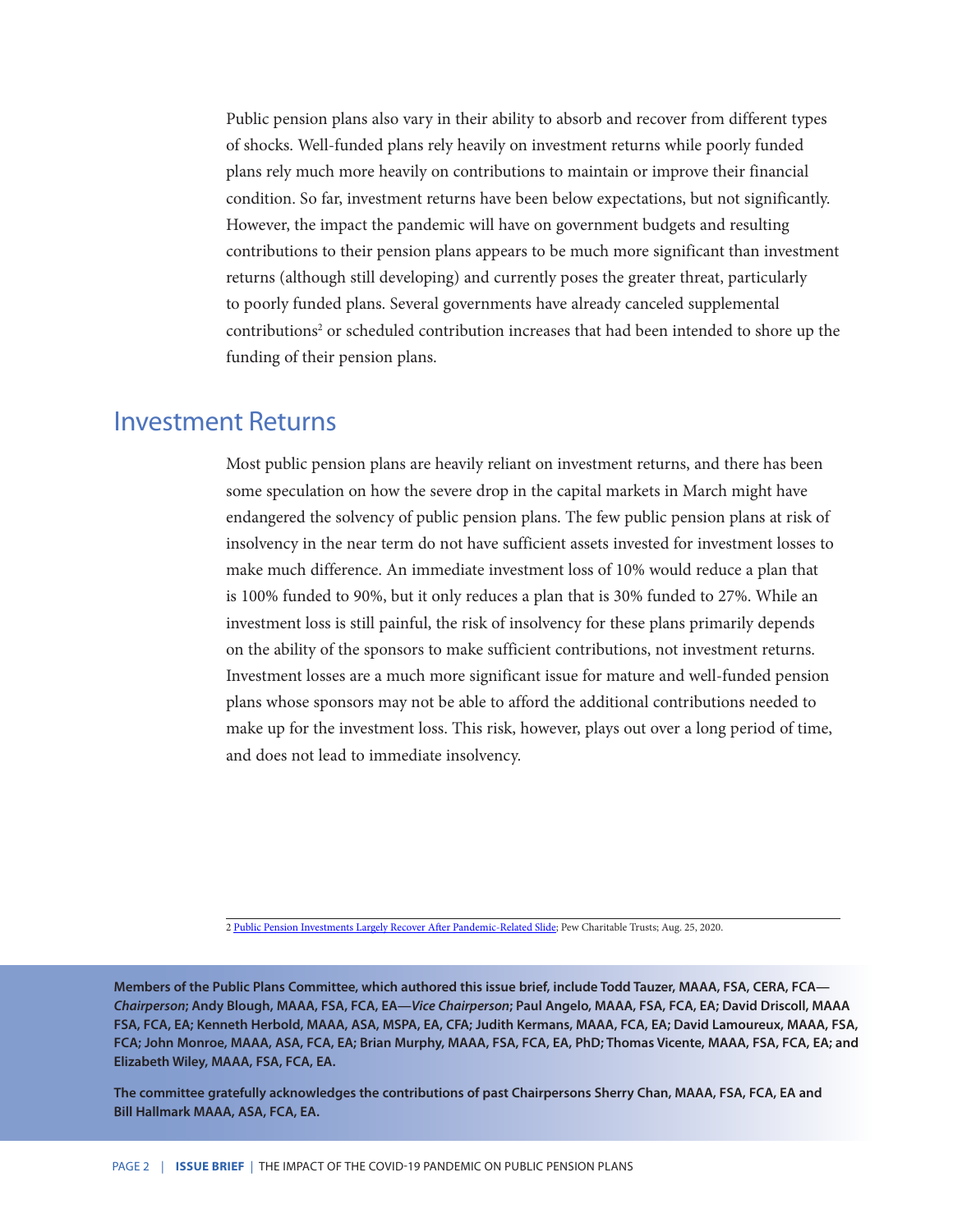Additionally, the vast majority of public pension plans operate on a fiscal year that ends on June 30. The precipitous drop in investment markets in March 2020 was preceded by significant gains since June 30, 2019, and was followed by a relatively quick recovery such that by June 30, 2020, median plan returns for the fiscal year were about 3.2%.<sup>3</sup> While this return is less than the median assumed return of 7.25%, when spread over many years (typically 20 to 25 years), the resulting annual impact may be relatively small compared to total plan contributions.

Furthermore, investment returns in the 5 months following June 30, 2020 have continued to exceed expectations. Just as the severe drop in March did not significantly increase the risk of insolvency in the near term, the rise in capital markets since March has not significantly reduced the risk of insolvency in the near term. Any concerns about solvency should be focused on the ability of the sponsor to make contributions and not on immediate investment returns.

#### Economic Disruption

The pandemic has brought some industries to an almost complete halt while other industries have grown. On balance, however, economic activity has declined significantly, and with this decline, state and local government revenues have also dropped. The resulting projected revenue shortfalls as of this writing range from about 1% to in excess of 25%, depending on the state.<sup>4</sup> In one comprehensive study<sup>5</sup> in July, it was estimated that the aggregate state government budget shortfalls for the 2021 fiscal year would total \$290 billion, and in another study<sup>6</sup> in September, shortfalls of \$240 billion are estimated for the 2021 fiscal year. Local governments are facing similar challenges.

In response, governments are exploring all avenues to balance their budgets, including layoffs, furloughs, and salary freezes. In some cases, plan sponsors are considering early retirement incentive programs to reduce payroll costs. For the majority of public pension plans that collect contributions as a percentage of payroll, these reductions in payroll directly translate into a reduction in pension plan contributions received for the current year. Some of these workforce changes may reduce a plan's liability, but some may not,<sup>7</sup> and retirement incentive programs typically increase the plan's liability.

<sup>3</sup> Wilshire Trust Universe Comparison Service, June 30, 2020, Total Returns of Master Trusts—Public. Returns for the one-year period ending June 30, 2020 for the 111 master trusts ranged from -20.7% to 12.7% with 90% of trust total returns between -1.6% and 7.4%.

<sup>4</sup> [States Grappling With Hit to Tax Collections](https://www.cbpp.org/research/state-budget-and-tax/states-grappling-with-hit-to-tax-collections); Center on Budget and Policy Priorities; Nov. 6. 2020.

<sup>5</sup> [States Continue to Face Large Shortfalls Due to COVID-19 Effects](https://www.cbpp.org/research/state-budget-and-tax/states-continue-to-face-large-shortfalls-due-to-covid-19-effects); Center on Budget and Policy Priorities; July 7, 2020.

<sup>6</sup> [The COVID-19 Pandemic and the Revenues of State and Local Governments: An Update;](https://www.aei.org/wp-content/uploads/2020/09/The-COVID-19-Pandemic-and-the-Revenues-of-State-and-Local-Governments.pdf) American Enterprise Institute; September 2020. 7 During the Great Recession, for example, many furlough programs were designed to not impact pension benefits and many salary freezes were made up at a later date, either explicitly or implicitly.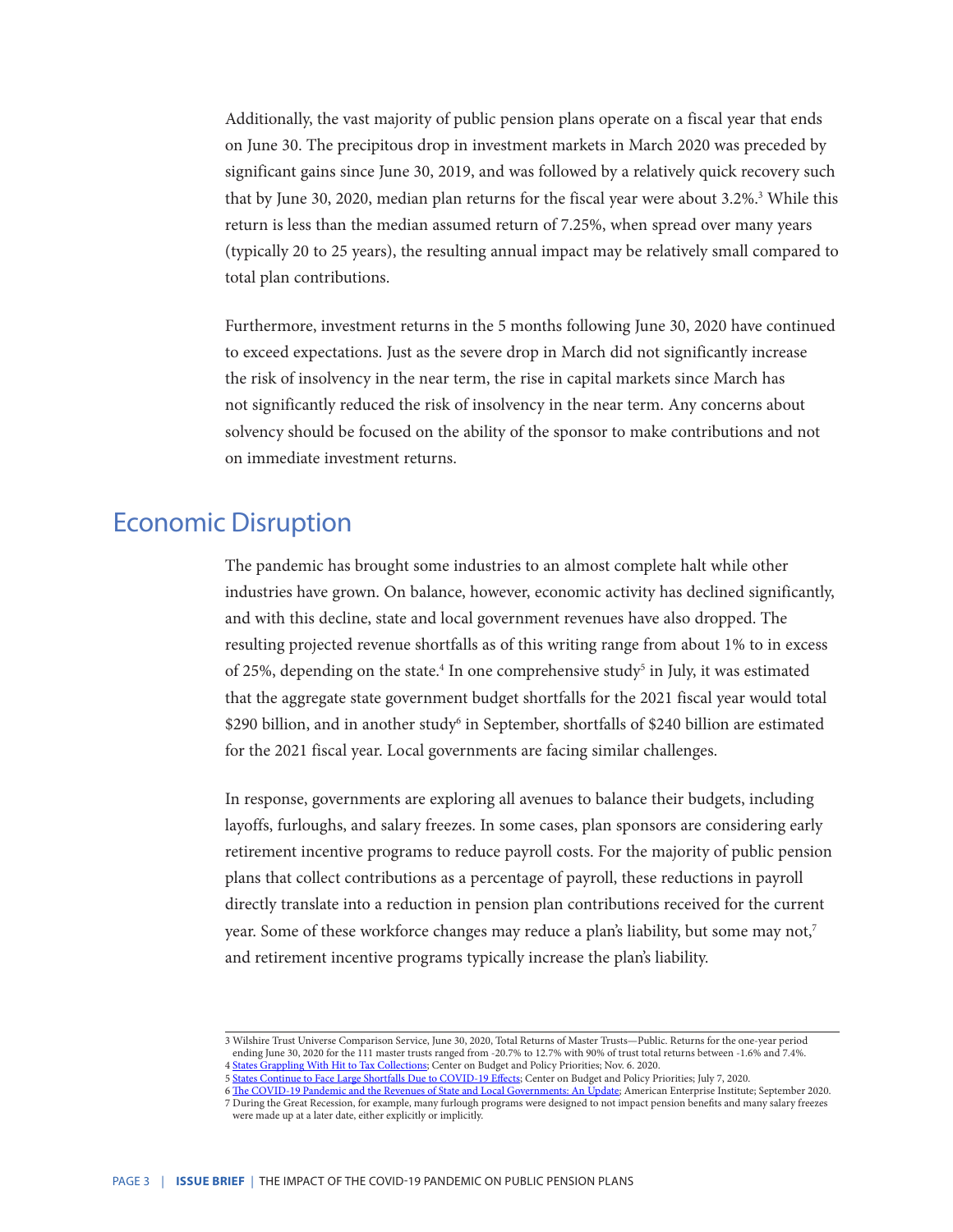For plans that are funded through a fixed statutory contribution rate, these reductions in contributions are not likely to be made up in the future and may lead to a deterioration of funded status. For plans funded on an actuarially determined basis, the contribution reductions will be made up with interest over time—but it could be a long time.

In addition to the reductions in contributions that are directly tied to reductions in payroll, there is likely to be growing pressure to further reduce pension contributions in order to free up resources for essential services within the reduced budgets. Minimizing layoffs (and salary reductions) is an especially high priority during a recession in order to preserve essential services and to stabilize the economy, and any reduction in pension contributions may prevent additional layoffs. This may give rise to pressure to make changes in the methodology used to calculate the actuarially determined contribution, or it may result in contribution reductions by legislative appropriation.

For the most poorly funded plans, reductions in contributions could imperil their sustainability, while making the full contributions may require undesirable reductions to essential services in order to balance the budget. Governments in these situations face some very difficult decisions if their revenues have materially declined.

Most public pension plans are in a better position—sponsors are still faced with difficult decisions, but essential services can be preserved without jeopardizing the viability of the pension plan. If the revenue shortfalls persist, however, the tension between funding the pension plan and funding essential services will become more difficult for all plans. Any deferred pension contributions and any forgone investment earnings will need to be made up over time. The length of time is a policy decision that should be considered carefully in the context of compounding costs and projected revenue growth.

Finally, some governments are borrowing in order to make their regular pension contribution or to make a more substantial lump sum contribution. With low interest rates, governments may see the cost of borrowing as attractive compared to the investment returns they expect from their pension plan. However, if actual pension investment returns do not exceed the cost of borrowing, these plans could be in even worse shape from the leveraged position caused by borrowing.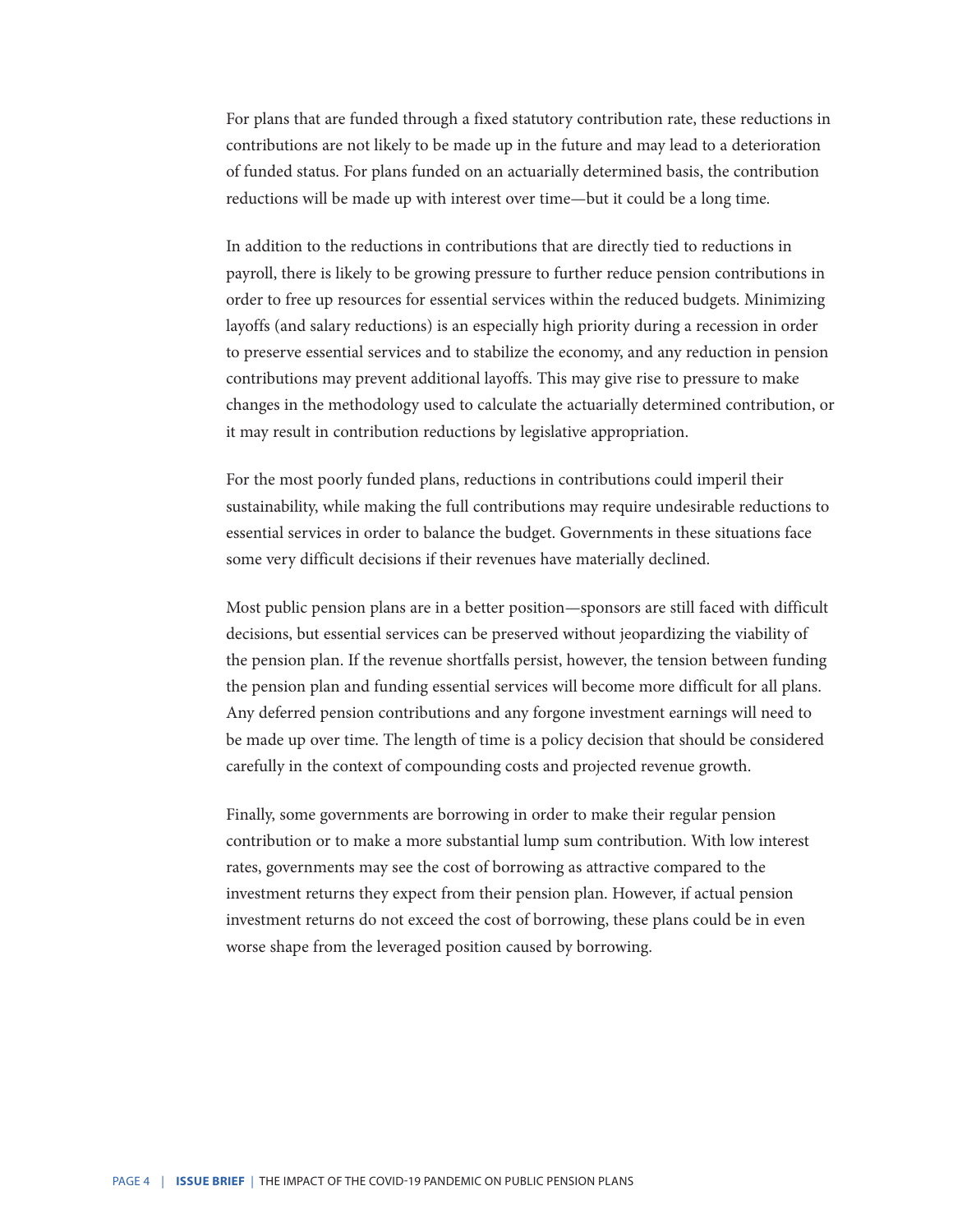## Demographic Impacts

The most significant and immediate impacts of the pandemic on the financial position of public pension plans are indirect impacts to the sponsor's ability to make contributions. However, there are some direct impacts that may emerge as well. It is expected that these direct impacts will have a much smaller effect on public pension plan finances.

During the month of November, the U.S. averaged over 1,200 reported deaths from COVID-19 each day. The deaths, however, are not uniformly spread across the U.S. population, so it is not clear how many public pension plan members are affected. It also is not clear how long this increased rate of mortality will continue. Even with recent progress developing treatments and vaccines, the long-term impact on mortality is unknown. Nevertheless, plans with higher concentrations of at-risk populations may ultimately show greater impacts on mortality by COVID-19.

In some jurisdictions, deaths and disabilities due to COVID-19 are presumed to be jobrelated— especially for front-line workers—who therefore qualify for higher levels of benefits. The number of COVID-19-related deaths and disabilities and the impact of these presumptions is likely to vary significantly from plan to plan depending on the local severity of the pandemic and the plan provisions for job-related death and disability benefits.

Finally, there are some emerging signs of increased retirements and terminations related to the pandemic. These changes may be due to budget reductions, the need to care for children at home, concern about the safety of returning to work, or other factors. It isn't yet clear how strong these trends are, how long they may last, and whether they will have a positive or negative financial effect on public pension plans.

### Potential Long-Term Implications

The long-term effects of the pandemic on public pension plans bring even more uncertainty. If the economy and tax revenues recover slowly, there may be ongoing budgetary pressures that add additional challenges to maintaining an effective funding policy.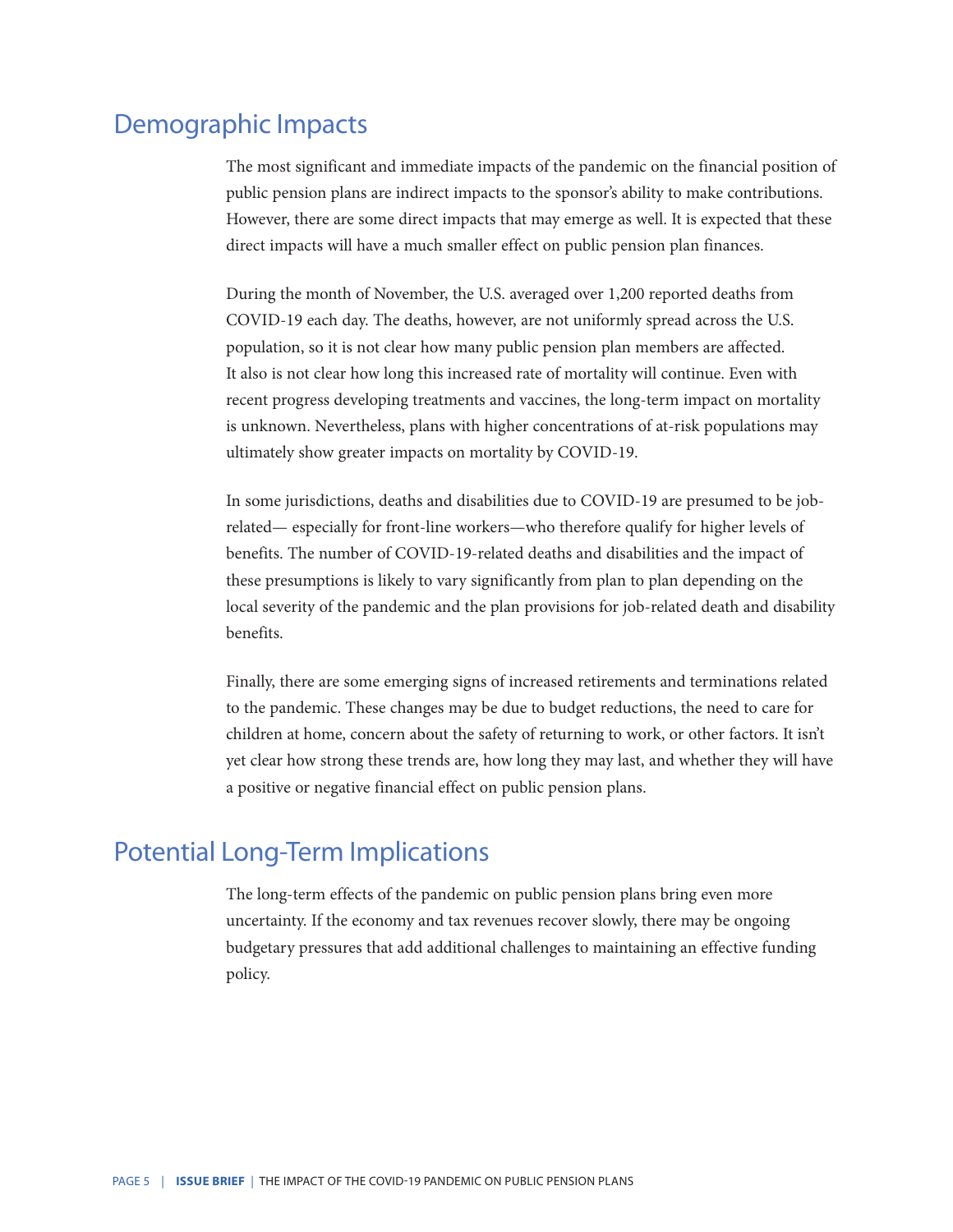Persistent low interest rates may make it difficult to achieve current assumed investment returns. Historically, public pension plans have reduced their expected rate of return and increased the risks in their investment portfolios to make up for declining interest rates. In response to the effects of the pandemic, interest rates have declined again. Unless interest rates increase to their pre-pandemic levels, pension plans may again be faced with the choice of further increasing the risks in their portfolios or accepting lower expected investment returns. It isn't clear how much additional investment risk plan sponsors can bear, and any reductions in future investment returns will require additional contributions in order to sustain the pension plan.

If governmental budgetary challenges persist, there will be pressure to reduce pension benefits in order to lower costs over the long term. Some jurisdictions may be able to act quickly and get immediate financial relief through raising employee contributions or reducing certain benefits like cost-of-living adjustments. Many jurisdictions, however, can change benefits only for newly hired employees, so any financial relief due to benefit changes will take many years to materialize.

### Conclusions

At this time, it appears the most significant financial impact of the COVID-19 pandemic on public pension plans is not investment returns or mortality, but the indirect impacts of the economic recession on state and local government budgets that may lead to obstacles in maintaining sufficient contributions to fund the benefits. Poorly funded pension plans rely heavily on contributions from their sponsors, and to the extent their sponsors cannot maintain contribution levels during the pandemic, plans could suffer irreparable harm. In severe cases, the payment of promised benefits may be in peril. Some poorly funded plans may even require increased contributions—above pre-pandemic levels—to avoid a crisis, which may prove challenging.

Most public pension plans, however, will likely be able to absorb the short-term impacts of the pandemic. These plans may experience periods of increased contributions to return to full funding, particularly if any contribution shortfalls that arose during the pandemic are not made up in a relatively short amount of time, as the economy and tax revenues recover.